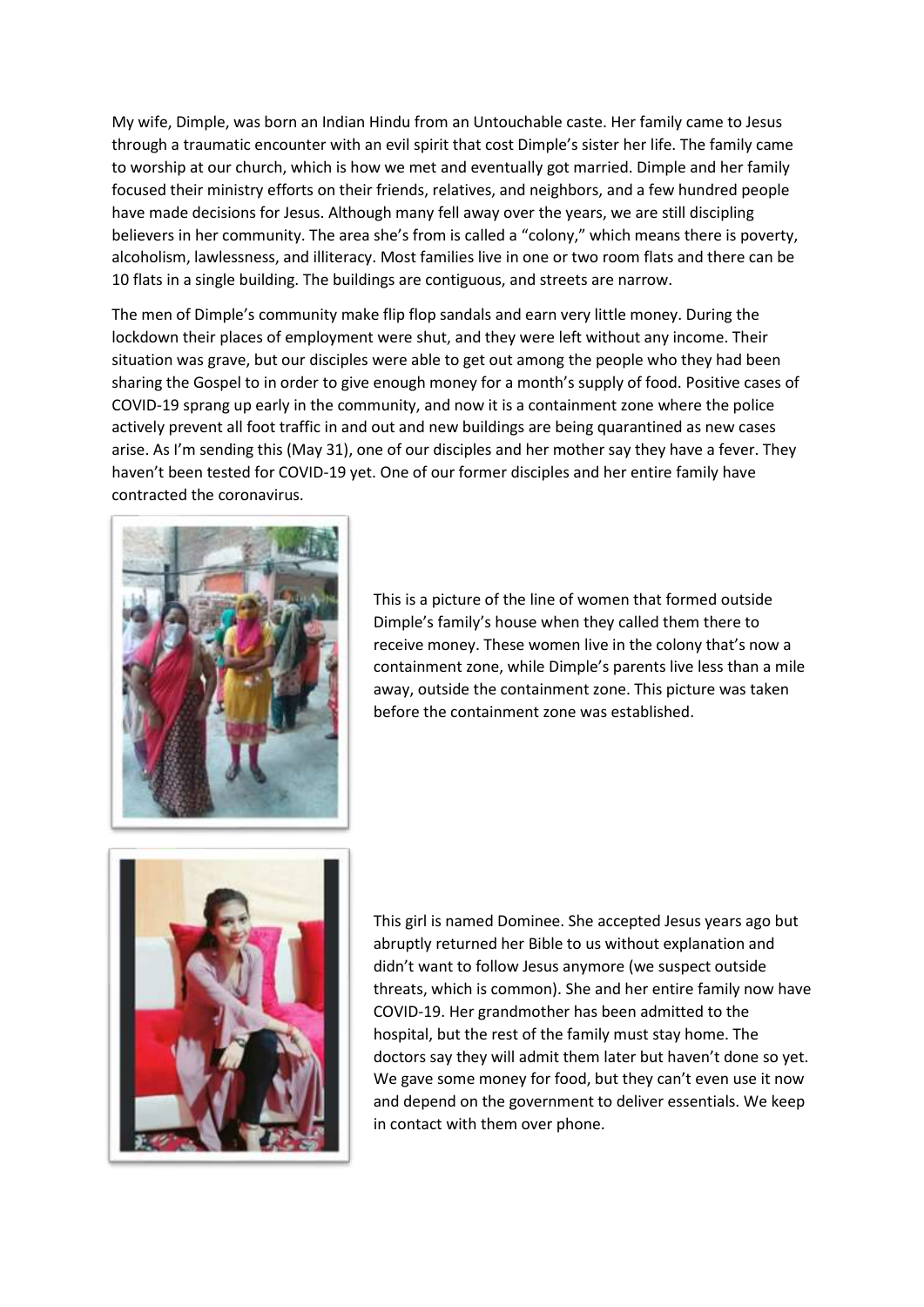

This woman is a relative of Dimple. She scours rubbish heaps in search of copper, iron, and anything else she can sell as her daily work. When she went out for work on the first day of lockdown the police beat her and sent her back home empty handed. She came from across Delhi to reach Dimple's parent's house to receive money.



The Indian woman smiling in this picture in Sangita. She was an early disciple of Dimple's that became a committed evangelist. The American next to her is a missionary that came to teach house church planting techniques, and the children are Sangita's. Her money was running out during the lockdown and she felt her desperation increasing. We gave her some money and her family praised God.



This picture is of Jyoti, our disciple who currently has a fever but we don't know if it's COVID-19 or not yet. We gave her family money when the lockdown began. We're sharing this to ask you to pray for their safety.